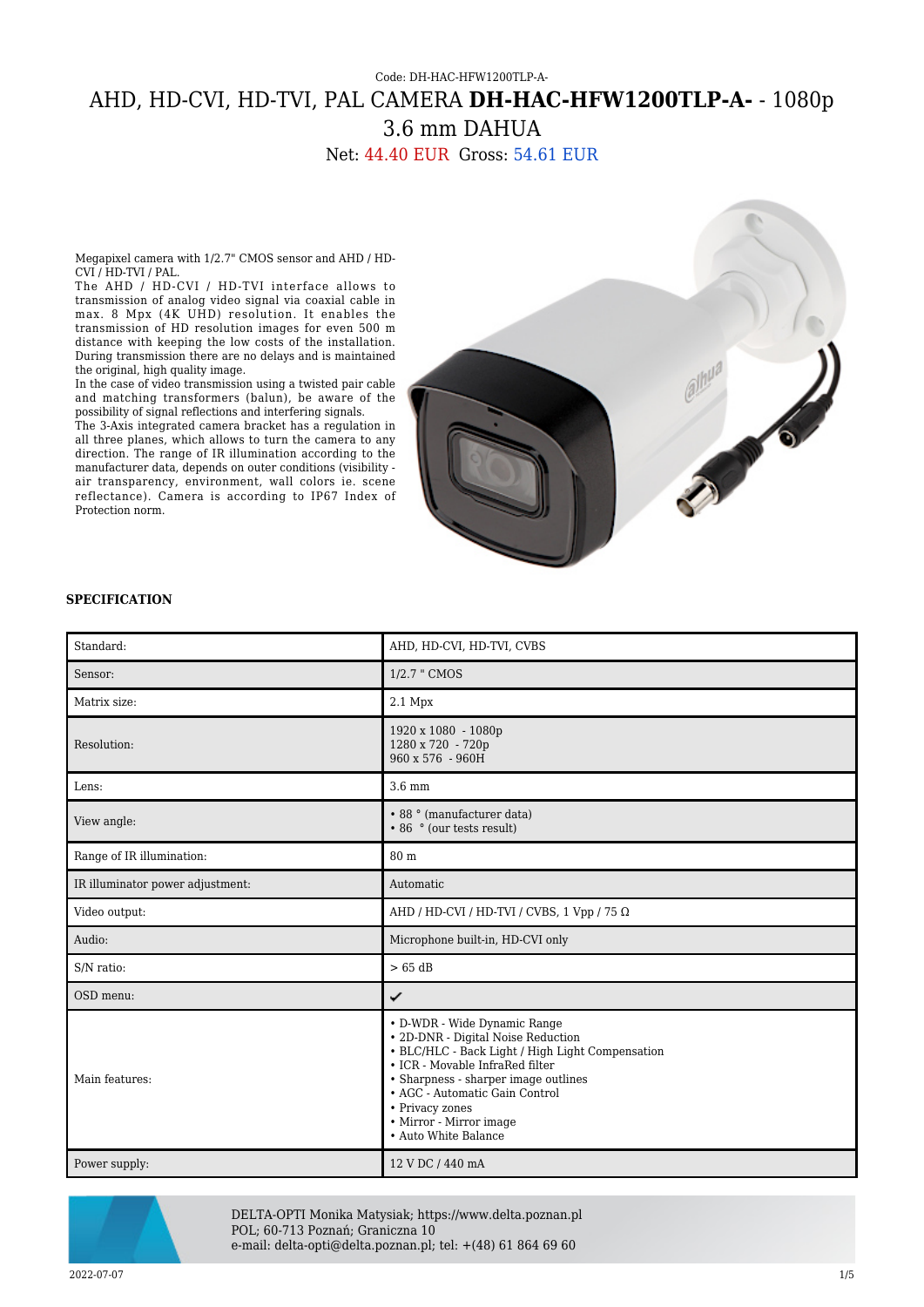| Power consumption:     | $\leq$ 5.3 W             |
|------------------------|--------------------------|
| Housing:               | Compact, Plastic / Metal |
| Color:                 | White                    |
| "Index of Protection": | IP <sub>67</sub>         |
| Operation temp:        | $-40 °C  60 °C$          |
| Weight:                | $0.28$ kg                |
| Dimensions:            | 80 x 75 x 199 mm         |
| Manufacturer / Brand:  | <b>DAHUA</b>             |
| Guarantee:             | 3 years                  |

## **PRESENTATION**

Front view:



Side view:



Camera mounting side view:



DELTA-OPTI Monika Matysiak; https://www.delta.poznan.pl POL; 60-713 Poznań; Graniczna 10 e-mail: delta-opti@delta.poznan.pl; tel: +(48) 61 864 69 60

2022-07-07 2/5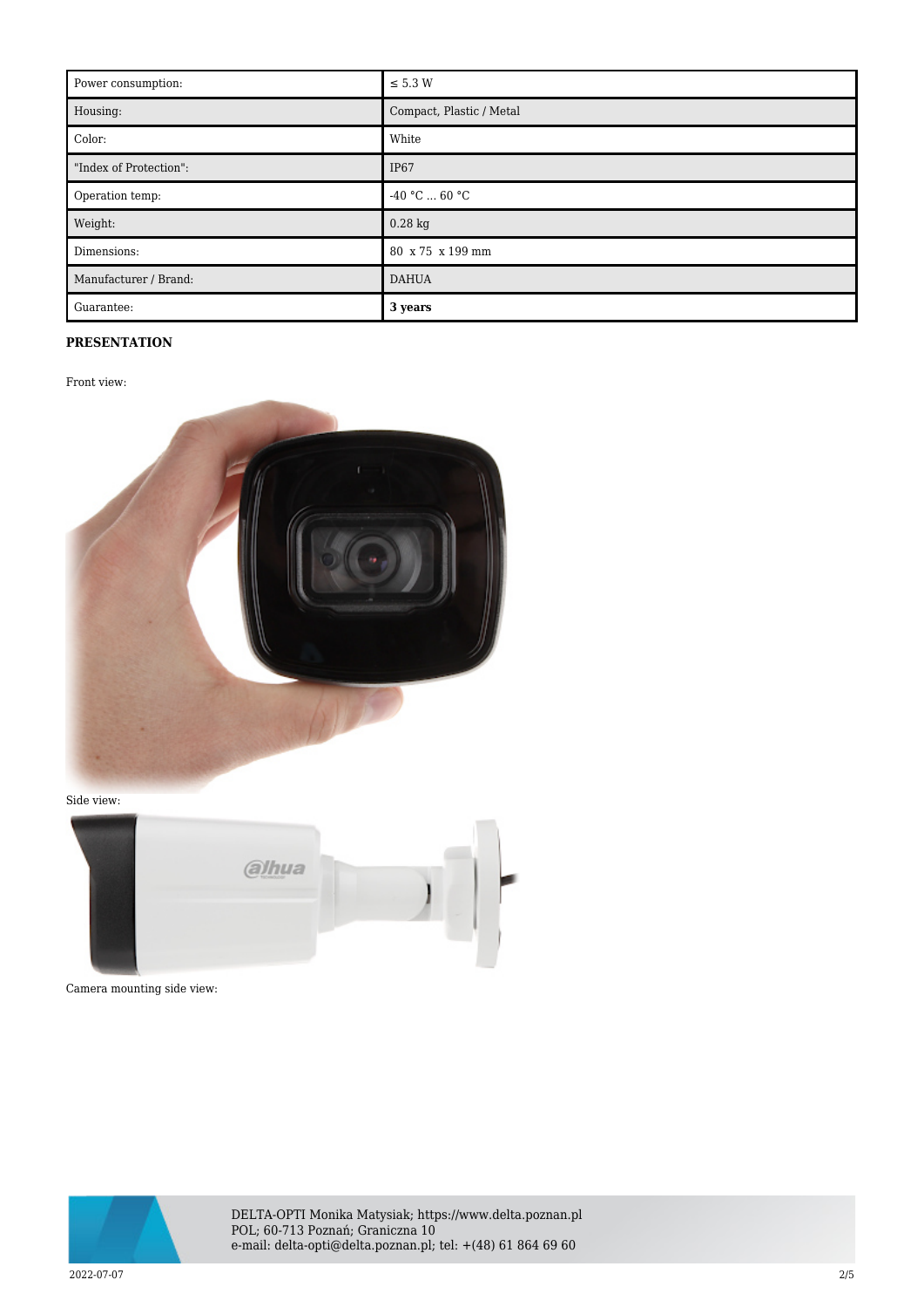

Dimensions:





In the kit:



**OUR TESTS**

#### AHD:







DELTA-OPTI Monika Matysiak; https://www.delta.poznan.pl POL; 60-713 Poznań; Graniczna 10 e-mail: delta-opti@delta.poznan.pl; tel: +(48) 61 864 69 60

2022-07-07 3/5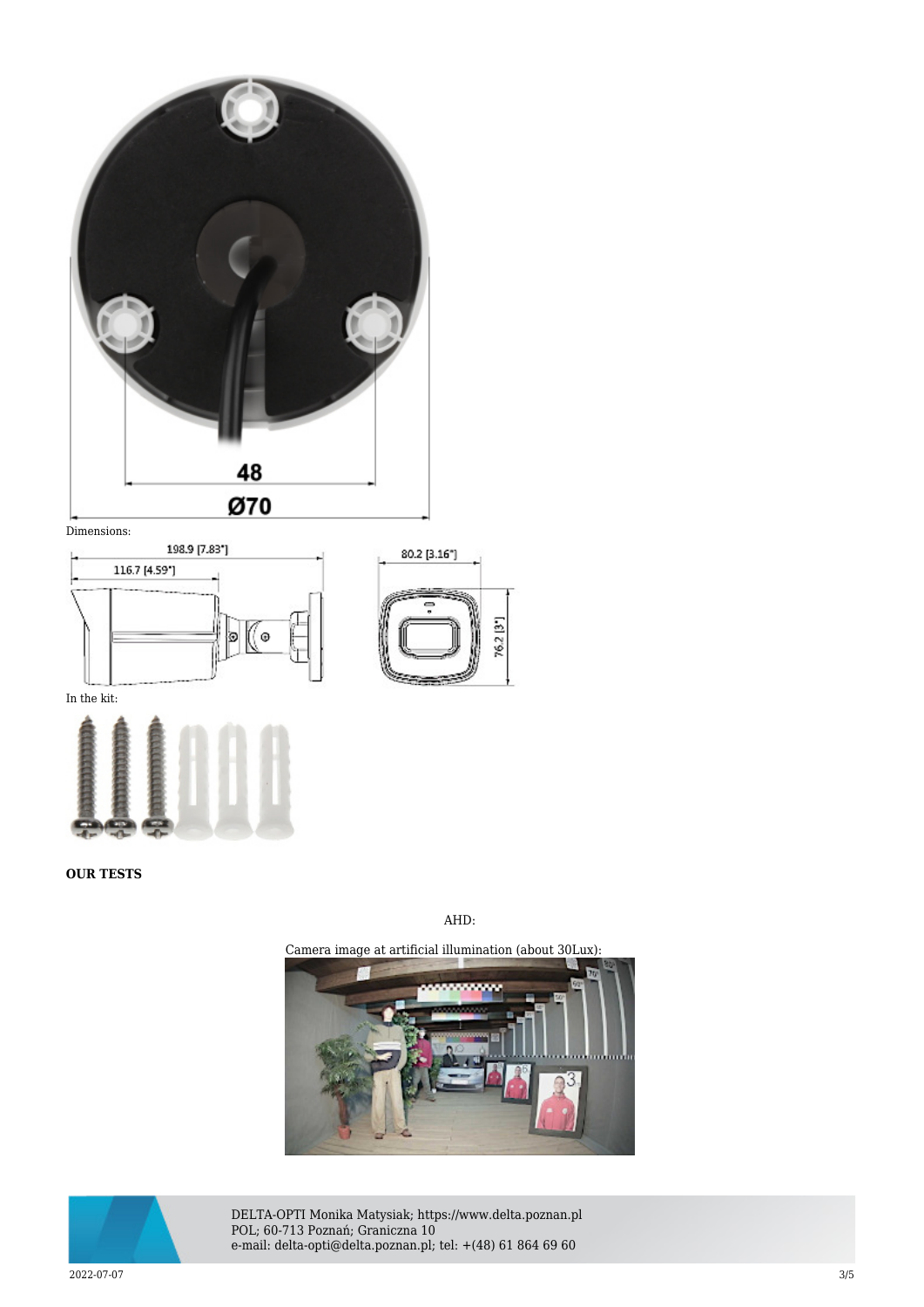[Camera image at night conditions with internal built-in IR il](https://sklep.delta.poznan.pl/obrazki2/dh-hac-hfw1200tlp-a-0360b-s4_ahd_img11_d.jpg)luminator on:



Camera image at direct strong light opposite to camera:



HD-CVI:

Camera image at artificial illumination (about 30Lux):



Camera image at night conditions with internal built-in IR illuminator on:



[Camera image at direct strong light opposite to camera:](https://sklep.delta.poznan.pl/obrazki2/dh-hac-hfw1200tlp-a-0360b-s4_cvi_img12_d.jpg) 





DELTA-OPTI Monika Matysiak; https://www.delta.poznan.pl POL; 60-713 Poznań; Graniczna 10 e-mail: delta-opti@delta.poznan.pl; tel: +(48) 61 864 69 60

2022-07-07 4/5